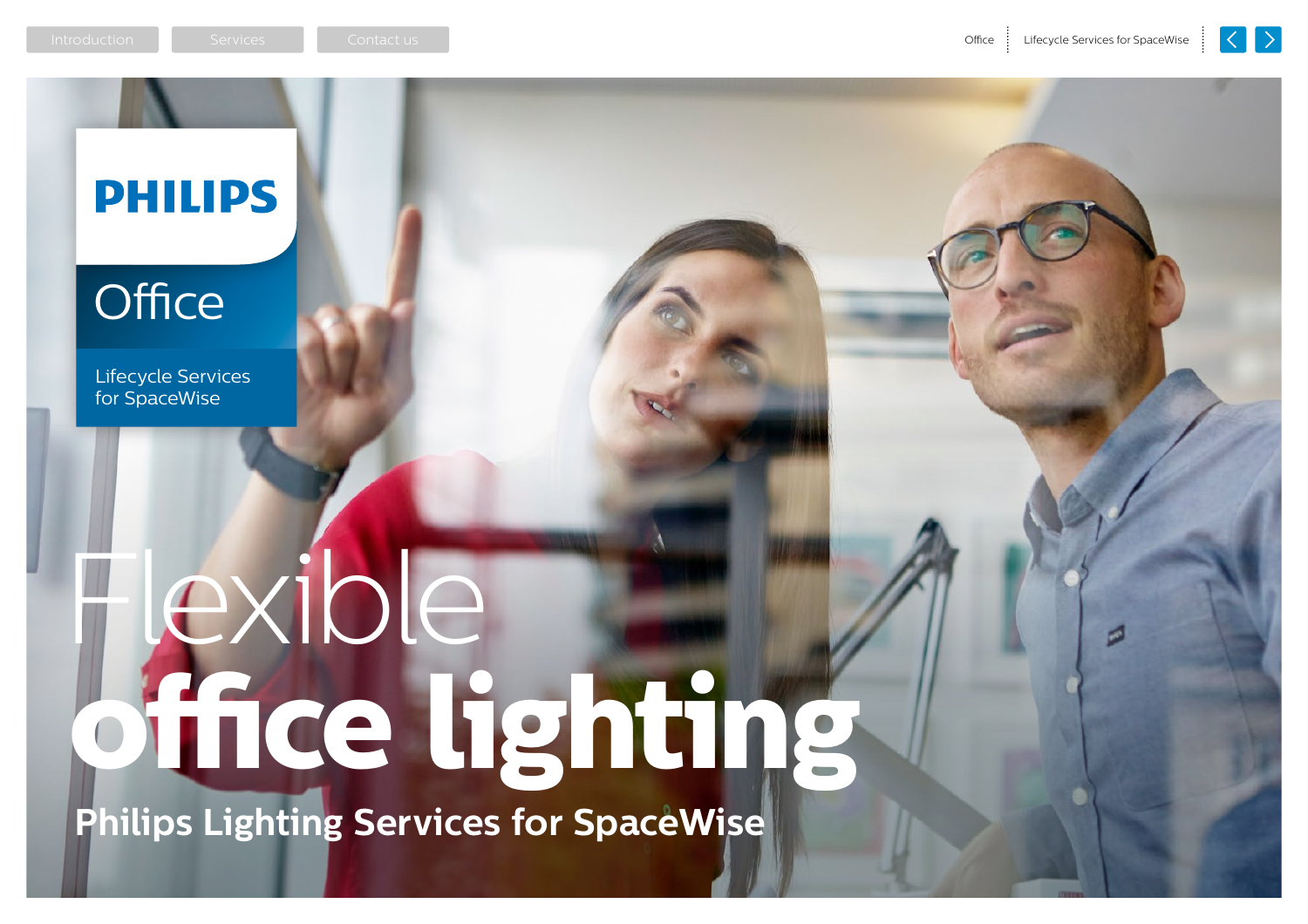## <span id="page-1-0"></span>Make the most of **your office lighting**

High-quality, energy-efficient lighting will not only save you money, it also helps to create an environment in which both people and ideas will flourish.

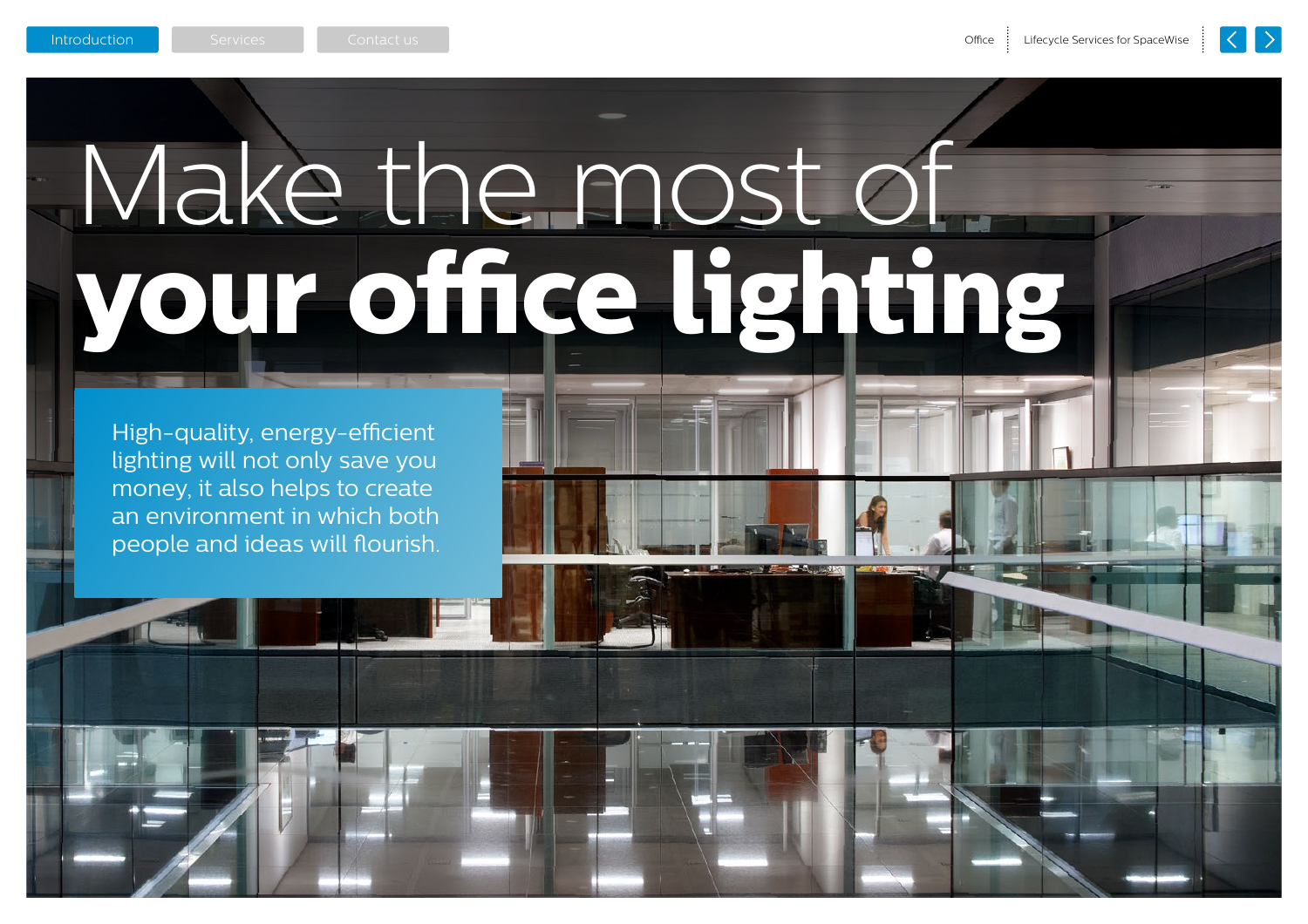By partnering with Philips Lighting, you can keep your office lighting in perfect working condition, every single day. At Philips, we understand that your office lighting equipment is a business-critical investment you'll want to protect. With our Lifecycle Services, we can help you extend the products' lifetime and optimize their performance, with fewer interruptions and unexpected costs.

#### **With SpaceWise you are in control!**

SpaceWise is an innovative LED lighting system with embedded wireless controls, which allow you to create and configure lighting zones to suit your space and layout. The system allows lighting to be delivered to 'zones', only where and when required, whilst other non-occupied zones remain at a background lighting level – saving energy, but not at the expense of visual comfort.

#### **Take your office lighting to the next level with Philips Lighting Services for SpaceWise:**



#### **Save on energy & cut the costs**

Automatic dimming ensures you only pay for lighting when and where it is needed.

#### **Easy to install and flexible**

Installation is easy and wireless controls ensure the system can be easily reconfigured to support any office layout changes.

#### **Visual comfort for employees**

Light levels can be adjusted to suit personal preferences for comfort and productivity.

#### **Protect the planet**

Sustainable LED technology doesn't just help the environment – it helps keep you compliant and you may qualify for Green Building Certification credits.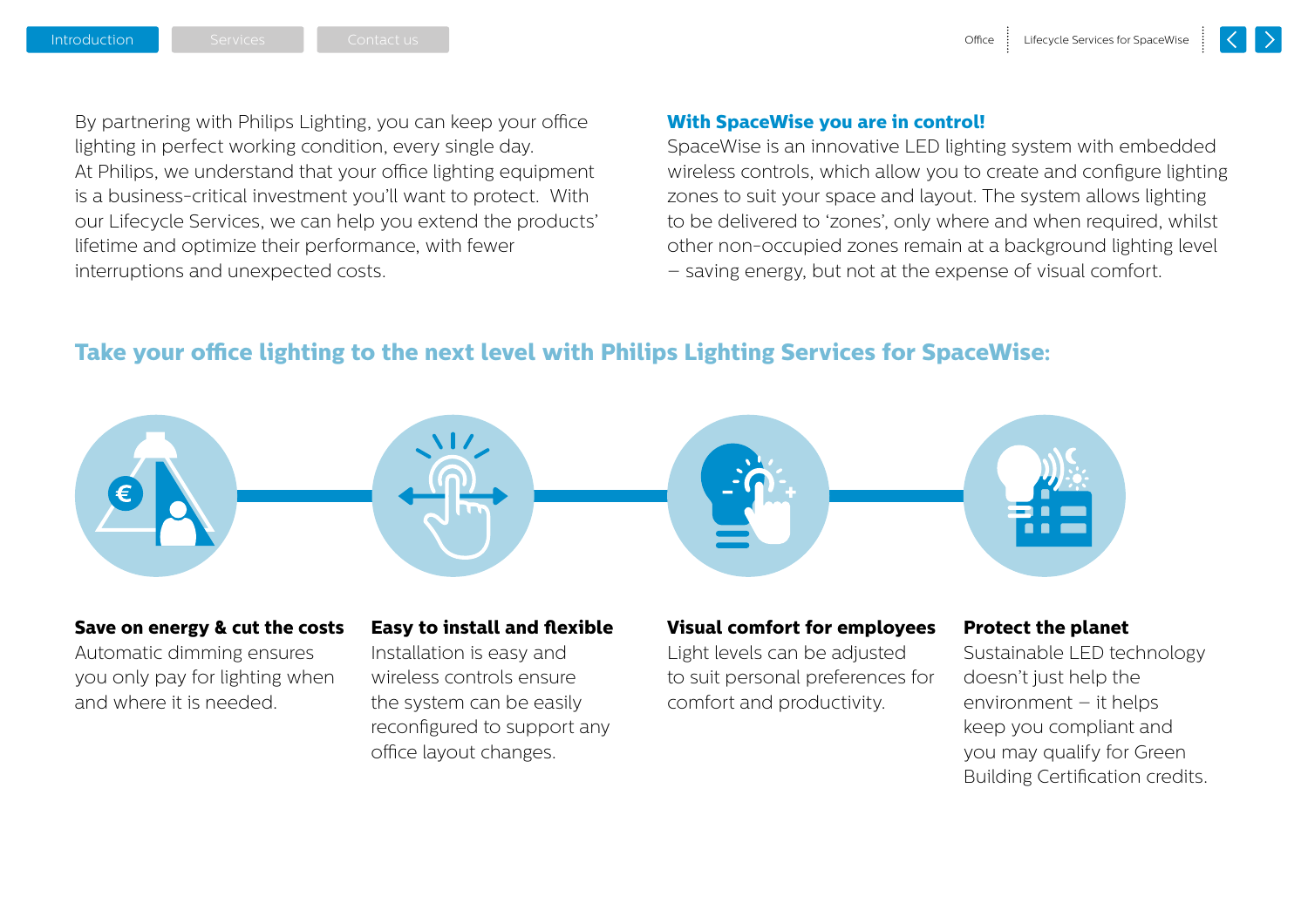The new control system provides us with more precise zoning so that only occupied areas are fully lit while other luminaires in the network stay at background level. The dimming functionality also enables us to adjust lighting levels within the zones to suit t**he preferences of the people working in those spaces."**

**– Les Smith,** EMEA Critical Facilities Engineering Manager Citi, Canary Wharf, London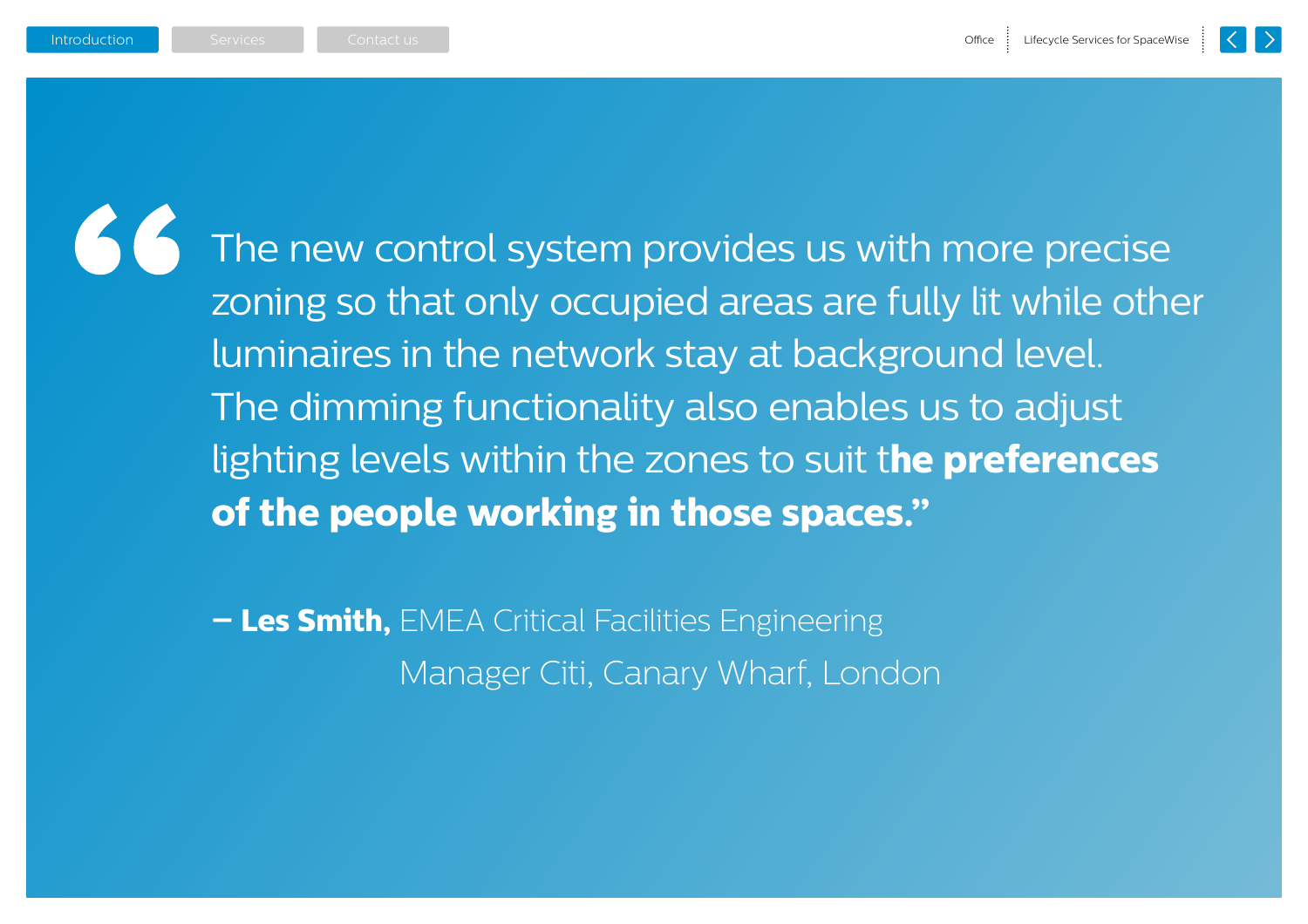## <span id="page-4-0"></span>**Lifecycle Services** Extend the life of your lighting installation

With a tailor-made maintenance plan and remote assistance from our lighting experts, you'll be sure that your office lighting is always in perfect working order. Created especially for the SpaceWise system, we have developed two services packages that give you the peace of mind of knowing that your lighting is in good hands. Let us take care of the lighting, so you can focus on your business.

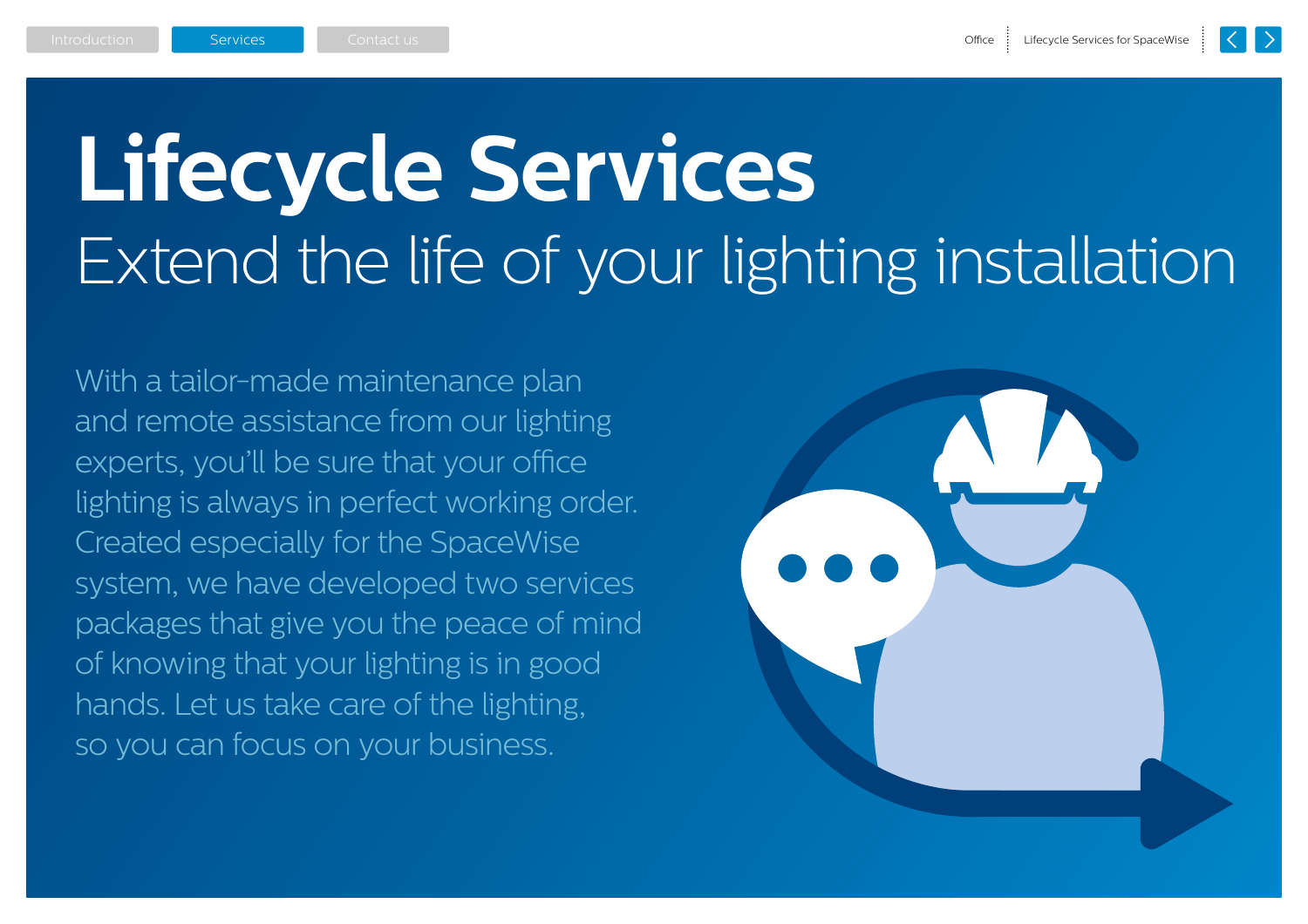## Philips office lighting services for SpaceWise



#### **Essential Package** Protect your investment

With the Essential package, we support your facility manager with the right preventive maintenance and remote support via our experts:

- **Preventive annual health checks** keep your SpaceWise system working perfectly, with proposed corrective actions to prevent issues.
- **Zoning and system settings** are annually verified and updated during health checks.
- **Ask any question** about your SpaceWise system: we will provide you with direct contact information so you can consult our experts for remote support.

**Premium Package** Hassle-free operation

With the Premium package, we ensure that you'll have a hassle-free experience at a fixed cost, by enriching the Essential package with:

- **Corrective maintenance** for all failures to maximize the availability of your SpaceWise system, including spare parts and installation during scheduled maintenance visits by our technical experts.
- **System reconfiguration** so you'll always have the right settings and maintain lighting comfort for your employees, in line with changing needs in your flexible office space.
- **Electronic documentation** for your entire lighting installation lets you go paperless and makes sure you will always have fully up-to-date information for all maintenance activities.

#### **Get Philips Lighting Services at your office.** What can our lighting services do for your company?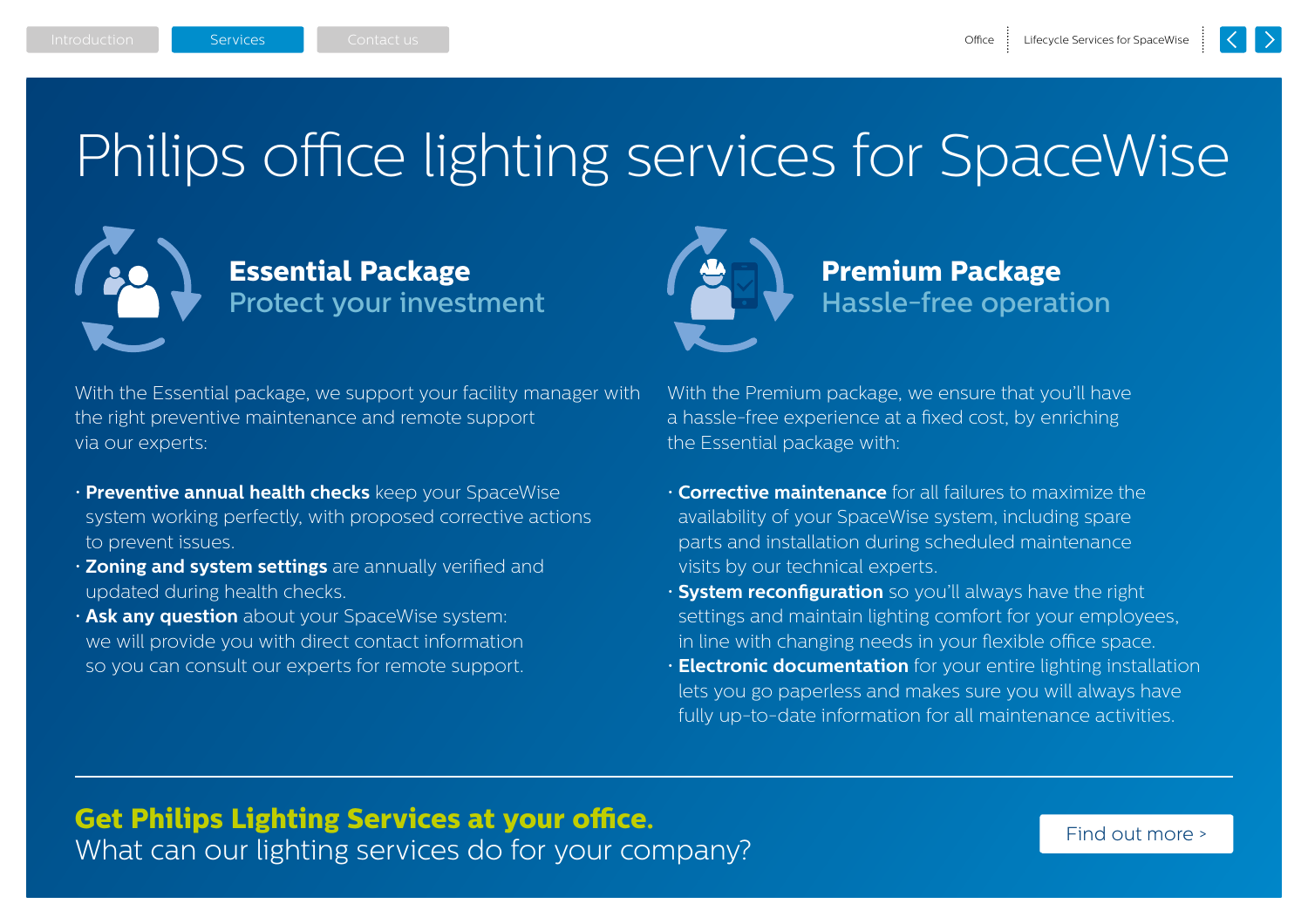## <span id="page-6-0"></span>**Questions? Suggestions?** Feel free to contact us at anytime we look forward to hearing from you.

Contact us